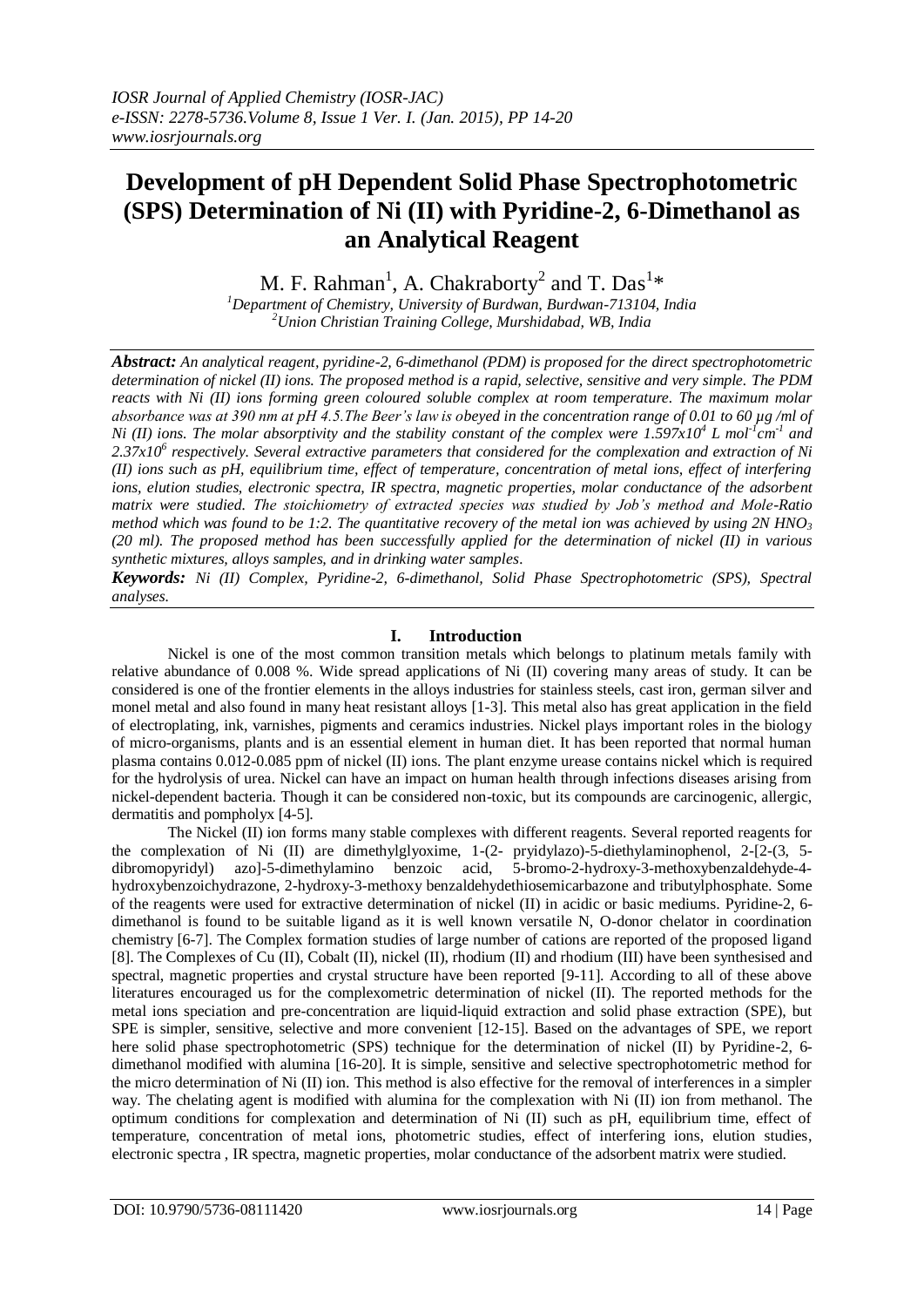#### **Instrumentation**

## **II. Experimental**

The absorbance measurements were recorded using Shimadzu UV-Vis spectrophotometer (UV-1800) fitted with 1 cm quartz cells. The IR spectrum was recorded in KBr pellets with Shimadzo Corporation (Class-1 Laser Product, 220V/230/240V, V50-60Hz, 240V). A mechanical shaker was used throughout the experiments. The pH measurements were carried out by a labtronic pH meter (Model No-23) equipped with a combined glass-calomel electrode.

#### **Reagents and Solutions**

Extra pure methanol, hydrochloric acid, ammonia solution, acetic acid, all from Sisco Research Lab., Mumbai, India was used. Nickel chloride hexahydrate (BDH, India) was of analytical grade reagent. Pyridine-2, 6-dimethanol (Alfa Aeser, A Johnson Matthey Company, England) and a neutral solid alumina was of analytical grade reagent for the determination of Ni (II) from Oxford Lab., Mumbai, India. A stock of 0.001 M solution of nickel (II) was prepared by dissolving  $0.2377$  g of NiCl<sub>2</sub>.6H<sub>2</sub>O in doubly distilled water with adding 3 ml of 1 (M) HCl and standardized gravimetrically. The working solutions were prepared by diluting the stock solution with bi-distilled water. The solution of the complexing agent was prepared in methanol. The other reagents were (0.1 M) CH3COOH and (0.1 M) CH3COONa and solutions of interfering ions were prepared in double distilled water.

## **General Procedure**

The reagent Pyridine-2, 6-dimethanol was modified on the surface of 3.0 g of alumina at the 1:2 ratios in methanol solvent and stirred for 40 minutes at room temperature. The resulting composition was left in an oven at  $60^{\circ}$ C for one day. After drying, the sorbent was ground into powdered for metal ion extraction. For the batch method of extraction 300 mg of sorbents were used in each of 100 ml flasks with 25 ml of  $1x10^{-4}$ M of Ni (II) ion and the pH was adjusted to 4.5 using dil. HCl and dil. NaOH solutions. The mixture of the sorbent matrix and Ni (II) solutions were shaken by a mechanical at about 400-500 rpm at room temperature for 30 minutes. After the extraction, the filtrates and unextracted Ni (II) were determined by spectrophotometer at  $\lambda$ max 390 nm. The amount of Ni (II) absorbed on the sorbent materials was calculated by standard calibration curve.

## **III. Results And Discussion**

The modified reagent was used for the spectrophotometric method for determination of Ni (II). The metal ion forms coloured complex which is stable and its extraction could be quantitative at pH 4.5. All the absorbance measurements were carried out at 390 nm against the reagent blank [Fig.1]. The calibration curve was constructed by plotting absorbance against the amount of Ni (II) in the concentration range of 0.01 to 60  $\mu$ g/ ml. The formula of the complex was ascertained by Job's and molar ratios methods as 1:2. The stability constant of the complex is  $(2.37x10^6)$  measured by Job's method. The analytical characteristics of the complex are given in [Table 1]. The proposed structure of the complex can be confirmed by the spectrophotometric characteristics and it is shown below.

#### **Influence of pH**

The pH for the extraction of Ni (II) was adjusted in the range of 2.03 to 7.5 by adding hydrochloric acid and NaOH solution or a suitable buffer such as sodium acetate and acetic acid. According to the results shown in [Fig.2] upto pH 4.0-4.5, maximum recoveries are obtained. However, at higher pH values, percentage recovery decreases. This is due to fact that in less acidic solution the protonation of the reagent occurs and consequently, there is a weak tendency for retention of Ni (II) by the reagent takes place. Therefore, sodium acetate-acetic acid buffer with pH 4.0-4.5 was used for the extraction of Ni (II) ions. However, at lower pH ( $\lt$ 4.0) nitrogen atoms of the reagent could be protonated and the stability of the complex would be reduced. Hence, pH 4.5 was chosen for further extraction studies of Ni (II) ion.

## **Influence of Temperature and Equilibrium time**

The effect of temperature on the percentage of extraction of 10  $\mu$ g/ml of Ni (II) was studied in the range of  $25{\text -}60^{\degree}$  C at pH 4.5. The percentage of sorption of the metal ion increases with temperature and the results shown in [Fig.3]. Maximum percentage of sorption of the metal ion has been found in the temperature range of 30-60 $^{\circ}$ C. Hence, the Ni (II) complex is stable in the above range of temperature.

The study of the percentage of extraction of Ni (II) with variation in equilibrium time shown in [Fig.4], the maximum quantitative extraction has been found within 100 min. Increase of equilibrium time, sorption of the metal ions reached after the maximum quantity of sorption. Therefore, 100 min extraction time was chosen for further studies.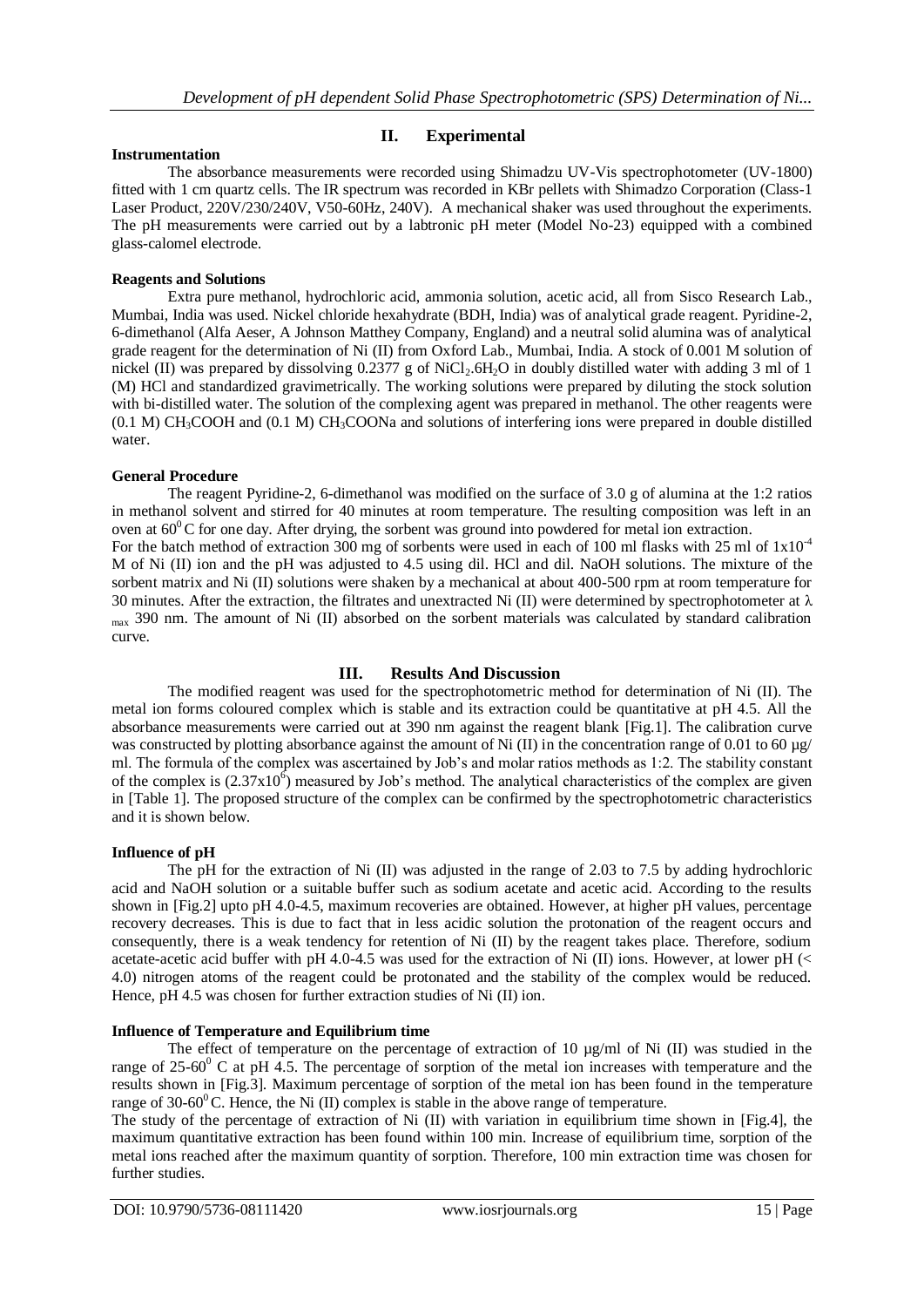## **Effect of the Reagent Concentration (PDM) on the Complex**

The effect of the reagent concentration immobilized with alumina on the extraction efficiency towards  $Ni<sup>2+</sup>$  ions was studied in the concentration range of  $0.1x10^{-3}$  to  $1x10^{-3}$  M. It was found that the blank sorbent matrix had no extraction efficiency to the metal ion. Accordingly, the extraction efficiency was carried out by the reagent on the surface of the sorbent matrix. Results show that the extraction of the sorbent was enhanced on the addition of the reagent. The best result is at  $1x10^{-3}$  M, where more than 87% of the Ni<sup>2+</sup> ions are extracted [Fig.5]. There is slight decrease in the extraction was found beyond this concentration.

## **Effect of Ni (II) ions concentration**

The percentage extraction efficiency of Ni (II) ions concentration was studied at a fix PDM concentration (1x10<sup>-3</sup> M) on the solid matrix. The effect of Ni (II) ions concentration on the extraction efficiency was tested by shaking different concentration of Ni (II) ions [21-23]. A linear calibration graph is constructed between absorbance and metal ion concentration predicts that Ni (II) may be determined in the range of 0.01 to 60 µg /ml. The calibration graph is shown [Fig.6]. The effect of the concentration on the extraction efficiency was investigated by the different concentrations of Ni (II) ion with 300 mg of the sorbent matrix at pH 4.5. Almost 85% of Ni (II) was extracted by the sorbent [Table 2].

## **Stoichiometry of the Ni (II)-PDM Complex**

The stoichiometry of the complex was determined by Job's method of continuous variation and by Mole-Ratio method [24-26]. It was found that metal-ligand ratio of the complex would be 1:2. The molar absorptivity was  $1.597 \times 10^4$  L mol<sup>-1</sup>cm<sup>-1</sup>. This is shown by [Fig.7].

## **Effect of Foreign ions**

The effect of foreign ions was studied for their effect on the determination of Ni (II) ions. The tolerance limit ( in  $\mu$ g) of these ions in the determination of 10  $\mu$ g/ml of nickel. The results are given in [Table 3]. It can be calculated from the interference studies that the anions do not interfere even when present in more than 100 fold excess. Most of the cations also do not interfere, but Cu (II) was tolerated upto 40 fold excess.

#### **Desorption studies of Ni (II) ions**

 The selection of a suitable eluent for desorption of Ni (II) ions is one of the important factors to obtain the extraction efficiency of the resin and recovery of the metal ions [27-29]. The experiments were performed by using different eluants. It can be seen from [Table 4], the best results were obtained by using  $2N HNO<sub>3</sub>$  (20 ml). This eluent desorbed Ni (II) of about 89%. So, 2N HNO<sub>3</sub> is the selective eluent of desorption of the Ni (II) ions.

## **Electronic Spectra of Ni (II)-Complex**

Nickel (II) is a 3d<sup>8</sup>-system. In octahedral geometry the ground state is  $3A_{2g}$  and the following spinallowed but Laporte forbidden transitions are possible.

 ${}^{3}A_{2g} \rightarrow {}^{3}T_{2g}$  (F);  ${}^{3}A_{2g} \rightarrow {}^{3}T_{1g}$  (F);  ${}^{3}A_{2g} \rightarrow$  ${}^3A_{29} \rightarrow {}^3A_{29}$  (P) The three spin-allowed transitions for nickel (II) complex in octahedral geometry occur at 11.2, 18.35 and 29.0 kK.

## **IR Spectra**

The IR spectrum of PDM loaded alumina was recorded in KBr and shown in [Fig.8]. The peaks observed at 3360 cm<sup>-1</sup> and 3096 cm<sup>-1</sup> may be assigned to the stretching frequency of alcoholic –OH group and to the stretching of Ar-H stretching of aromatic portion. The peaks observed in the range of 1600.94 cm<sup>-1</sup> to 977.84 cm<sup>-1</sup> was characteristics of aromatic ring stretching frequency. Another IR spectrum of PDM loaded alumina and Ni (II) complex is also in [Fig.9].

#### **Magnetic Moment Measurement**

The effective magnetic moment ( $\mu_{\text{eff}}$ ) was measured by Gouy method [30-31 ]. The complex shows magnetic moment value is 2.81 BM, which is in accordance with two unpaired electron indicating that the complex is monomeric. This is in agreement with the magnetic moment value of the  $3d<sup>8</sup>$ -system of octahedral geometry of the complex.

#### **Molar Conductance**

Molar conductivity  $(\Lambda_M)$  value of the PDM-Ni (II) complex was measured by our reported method [32]. The molar conductivity of this PDM-Ni (II) complex was measured in methanol. The molar conductance value is 3.9 Ohm<sup>-1</sup> cm<sup>2</sup> mol<sup>-1</sup> indicating its non-electronic nature.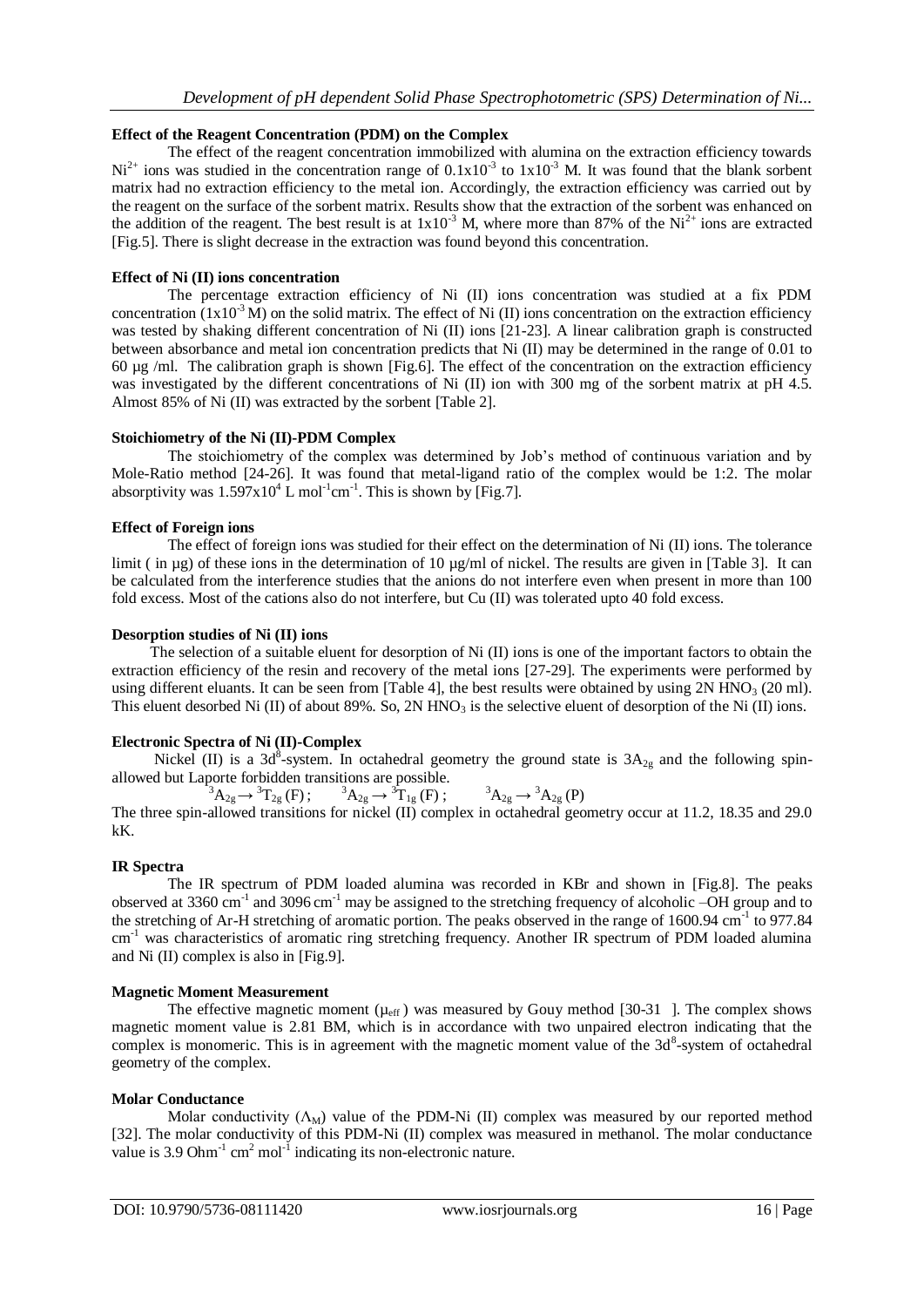## **Application for the determination of Ni (II) ions**

The present method was applied for the determination of Ni (II) ions in various synthetic mixtures, alloys samples, and in drinking water samples. The results are shown in [Table 5].









**Fig.2:** Influence of pH on the extraction of Ni (II) ions. **Fig.3:** Effect of temperature on the extraction of











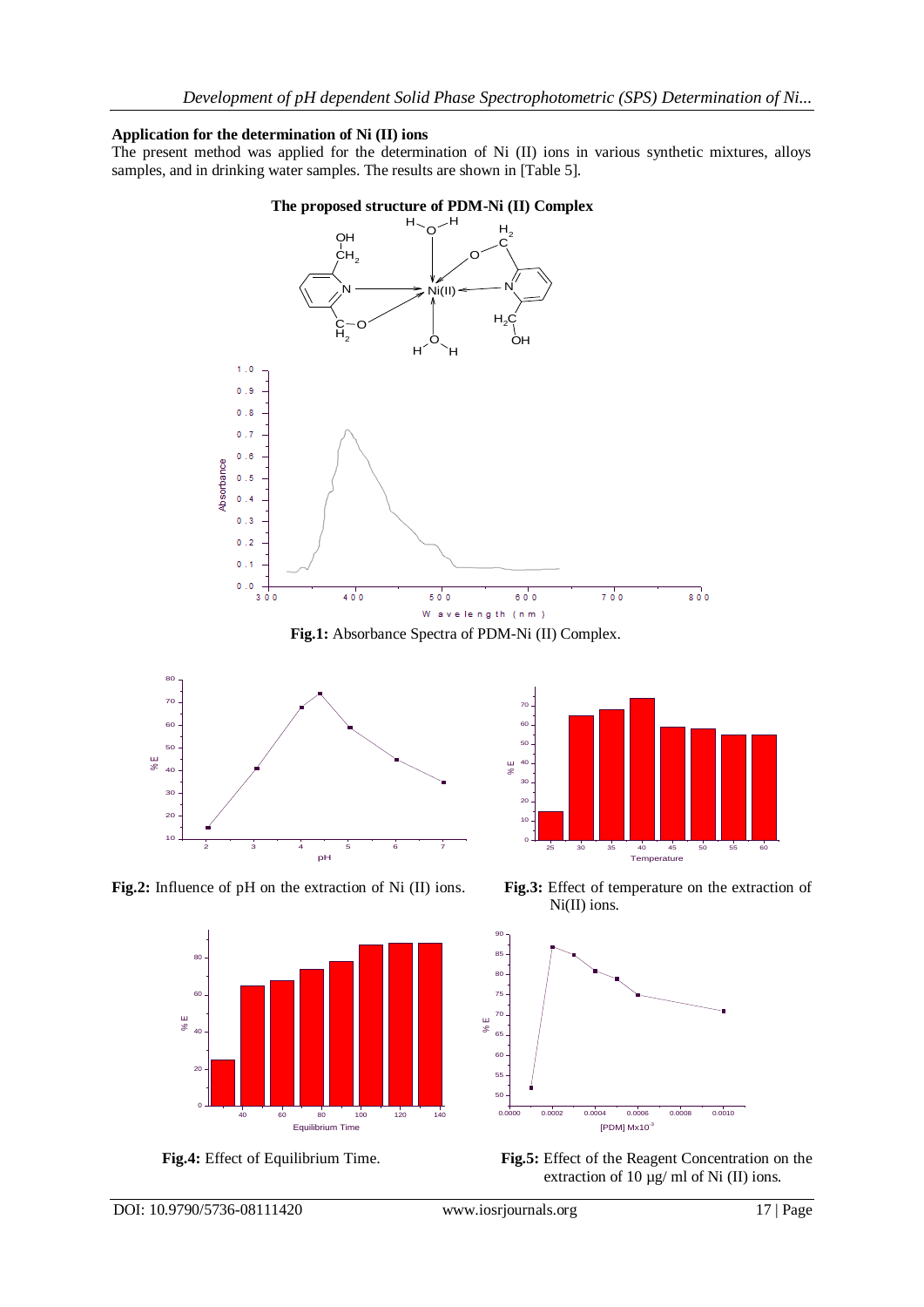

Fig.6: Effect of Ni (II) ions concentration (µg/ ml). Fig.7: Mole-Ratio of PDM concentration to Ni (II) ions.



**Fig.8:** IR Spectrum of PDM impregnated on alumina.

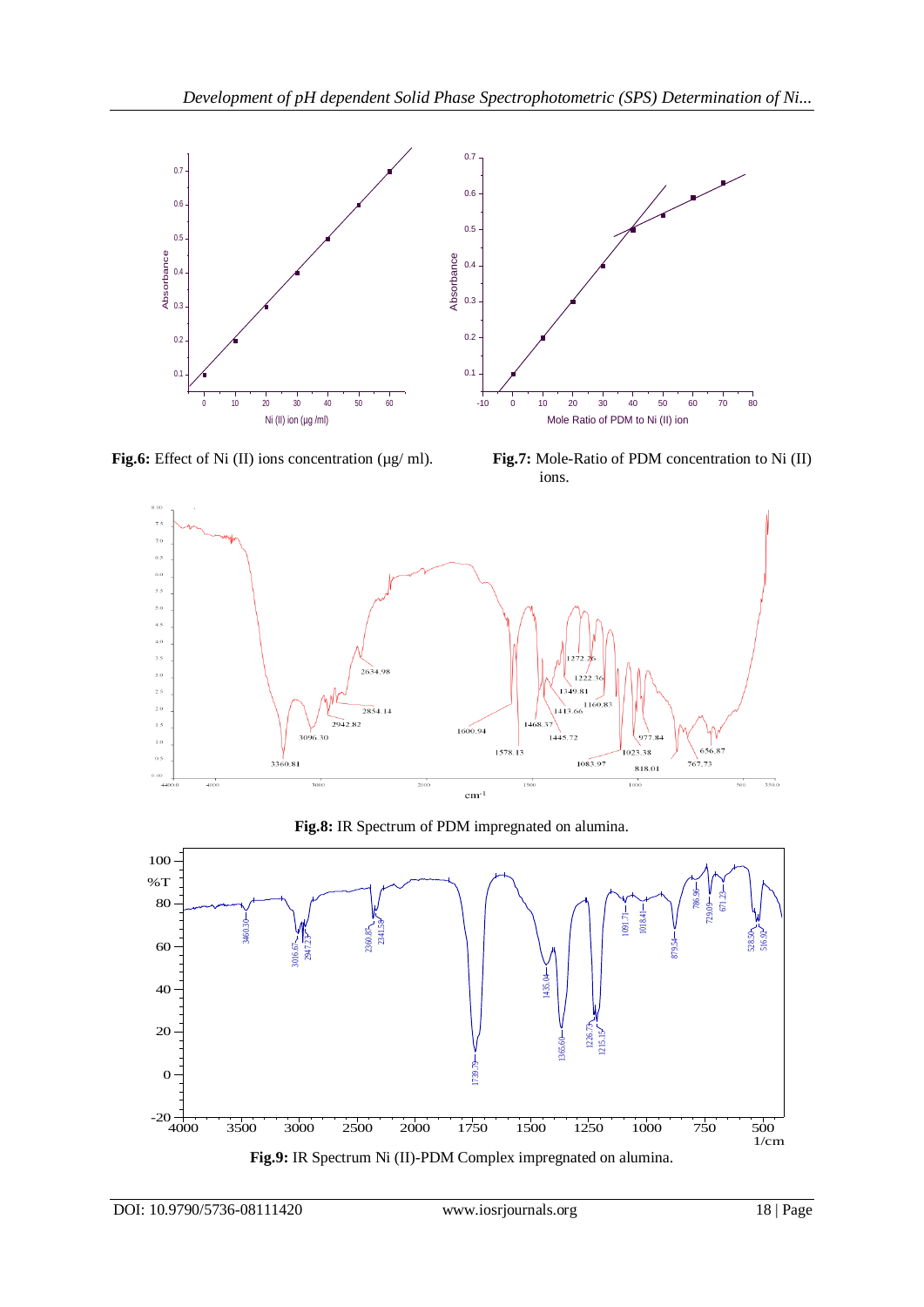| Parameters                                    | Value                                                   |
|-----------------------------------------------|---------------------------------------------------------|
| Limit Of Detection $(\mu g/Ml)$               | 0.0225                                                  |
| Beer's Law Range                              | $0.01 - 60 \mu g$ /Ml                                   |
| Molar Absorptivity                            | $1.597x10^{4}$ L Mol <sup>-1</sup> Cm <sup>-1</sup>     |
| Stability Constant (B)                        | $2.37x10^{6}$                                           |
| Correlation Coefficient (Y)                   | 0.9921                                                  |
| <b>Standard Deviation</b>                     | 0.025                                                   |
| Composition (Metal: Ligand)                   | 1:2                                                     |
| Maximum Absorbance ( $\Lambda_{\text{Max}}$ ) | 390 Nm                                                  |
| Molar Conductance $(\Lambda_M)$               | 3.9 Ohm <sup>-1</sup> Cm <sup>2</sup> Mol <sup>-1</sup> |
| Magnetic Moment $(\mu_{eff})$                 | 2.81 BM                                                 |

**Table-1** Physical and Analytical Characteristics of Ni (II)-PDM Complex.

# **Table-2**

Effect of Ni (II) ions concentration on the extraction efficiency of the sorbent matrix at pH 4.5.

| Used $(\mu g/ml)$ | Extracted $(\mu g / \text{ml})$ | % E   | Capacity of the sorbent<br>$(m \text{ mol } g^{-1})$ | % RSD |
|-------------------|---------------------------------|-------|------------------------------------------------------|-------|
| 0.01              | 0.0074                          | 74    | $3.78x10^{-8}$                                       | 0.021 |
| 0.1               | 0.074                           | 74    | $3.78x10^{-7}$                                       | 0.01  |
| 10                | 1.24                            | 87.6  | $6.33x10^{-6}$                                       | 0.09  |
| 20                | 2.85                            | 85.75 | $1.45x10^{-5}$                                       | 0.023 |
| 30                | 3.86                            | 87.1  | $1.97x10^{-5}$                                       | 0.045 |
| 40                | 4.89                            | 87.7  | $2.499x10^{-5}$                                      | 0.037 |
| 50                | 6.1                             | 87.8  | $3.0x10^{-5}$                                        | 0.017 |
| 60                | 7.56                            | 87.4  | $3.84 \times 10^{-5}$                                | 0.06  |

## **Table-3**

Tolerance Limits of Foreigns ions. Amount of Ni (II) ions is 10 µg/ ml.

| Anions                           | Tolerance limit<br>$(\mu g/\text{ml})$ | Cations   | Tolerance limit<br>$(\mu g/\text{ml})$ |  |
|----------------------------------|----------------------------------------|-----------|----------------------------------------|--|
| $Cl^{-1}$                        | 345                                    | $Cd$ (II) | 240                                    |  |
| $Br^{-1}$                        | 900                                    | $Mn$ (II) | 350                                    |  |
| $F-1$                            | 210                                    | AI(III)   | 150                                    |  |
| BrO <sub>3</sub>                 | 1500                                   | Ca (II)   | 250                                    |  |
| IO <sub>3</sub>                  | 340                                    | Ba (II)   | 300                                    |  |
| Г                                | 589                                    | Zn(II)    | 275                                    |  |
| ClO <sub>3</sub>                 | 340                                    | K(I)      | 300                                    |  |
| NO <sub>3</sub>                  | 625                                    | Cr (III)  | 250                                    |  |
| HSO <sub>4</sub>                 | 2000                                   | $Na$ (I)  | 158                                    |  |
| SO <sub>4</sub> <sup>2</sup>     | 975                                    | Cu (II)   | 40                                     |  |
| CH <sub>3</sub> COO <sup>-</sup> | 1720                                   | Pb(II)    | 172                                    |  |
| Cr <sub>2</sub> O <sub>7</sub>   | 340                                    | Fe (II)   | 305                                    |  |

## **Table-4**

Desorption Studies of Nickel (II) ions by different eluents.

| <b>Eluents Composition</b> | 5 ml | 10 <sub>ml</sub> | $20 \text{ ml}$ | % RSD     |
|----------------------------|------|------------------|-----------------|-----------|
| HNO <sub>3</sub> (1N)      | 67   | 74               | 82              | $\pm 1.3$ |
| HNO <sub>3</sub> (2N)      | 71   | 79.2             | 89.3            | ±1.4      |
| HNO <sub>3</sub> (3N)      | 65.2 | 72.1             | 73.3            | ±1.4      |
| HCI(1N)                    | 57.7 | 61.1             | 64.3            | $\pm 1.6$ |
| HCI(2N)                    | 61.2 | 63.4             | 67.1            | $\pm 1.3$ |
| HCI (3N)                   | 63.2 | 66.6             | 69.9            | $\pm 1.8$ |
| CH <sub>3</sub> COOH (1M)  | 51   | 52.1             | 54.3            | $\pm 1.8$ |
| $H_2C_2O_4$                | 53.3 | 56               | 59.7            | $\pm 1.5$ |
| <b>EDTA</b>                | 56.2 | 57               | 63.2            | $\pm 1.2$ |
| Thiourea                   | 45   | 48.2             | 48.5            | $\pm 2.1$ |